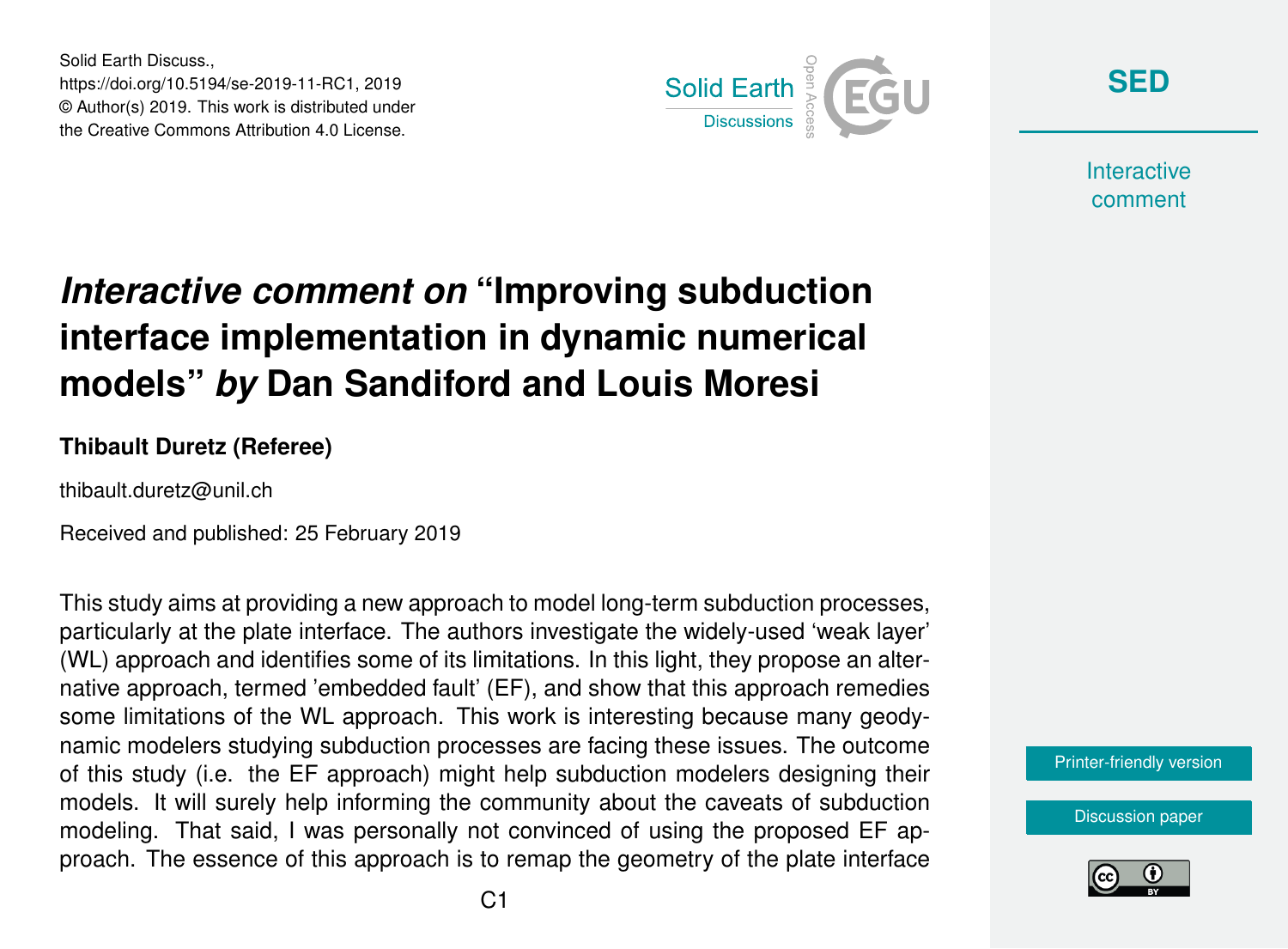at each time step of a simulation. The idea is thus to overrule the geometries predicted by the numerical simulation in order to facilitate interplate decoupling. I would personally not encourage code users to interfere within simulations by using ad hoc rules. I would rather expect an alternative solution that would not require interfering with an ongoing numerical simulation. This would necessitate an augmented modeling framework, by accounting for thermo-mechanical feedbacks (e.g. Thielmann and Kaus, 2012) hydrological (e.g. Dymkova and Gerya, 2013) or chemical processes) or an advanced rheological model (e.g. Bellas et al, 2018). This is likely beyond the scope of the current study, however this is a fundamental issue. ad these aspects are so far not really discussed. Prior to publication, I would hence recommend the authors to enrich their discussion - potentially around the above-mentioned points. I found the discussion very short and mostly restricted to the difference between WL/EF approaches. I would also encourage the authors to make sure that the figures are cited in increasing order. You'll find below a list of comments and suggestions.

Best regards, Thibault Duretz

p.1 l. 8 - What is "fully dynamic"? What are the requirements for a model to be "fully dynamic"? p.2 l.5 - "geodyanamics"

p.3 l. 15 - What is "full thermal modelling"? How can a thermal model be "full"?

p.5 l.9 - "an solution" p.5 l.11 - brackets around citation p.5 l.25 - no brackets around citation p.5 l.26 - a more important issue is when the interface locally thins out and becomes unresolved p.5 l.31 - & ?

figure 1 caption: The layer representing the subduction interface appears to have viscosity variations (top-left) while it is described as having a constant linear viscosity. Is figure 1 relevant at all, I don't see it called in the text?

p.6 l.15 - psuedo-brittle p.6 l.24- what function you use to refine the mesh? p.6 l.24 what is the horizontal resolution? p.6 l.30 - on all side p.6 l.33-34 - not clear wether left

## **[SED](https://www.solid-earth-discuss.net/)**

**Interactive** comment

[Printer-friendly version](https://www.solid-earth-discuss.net/se-2019-11/se-2019-11-RC1-print.pdf)

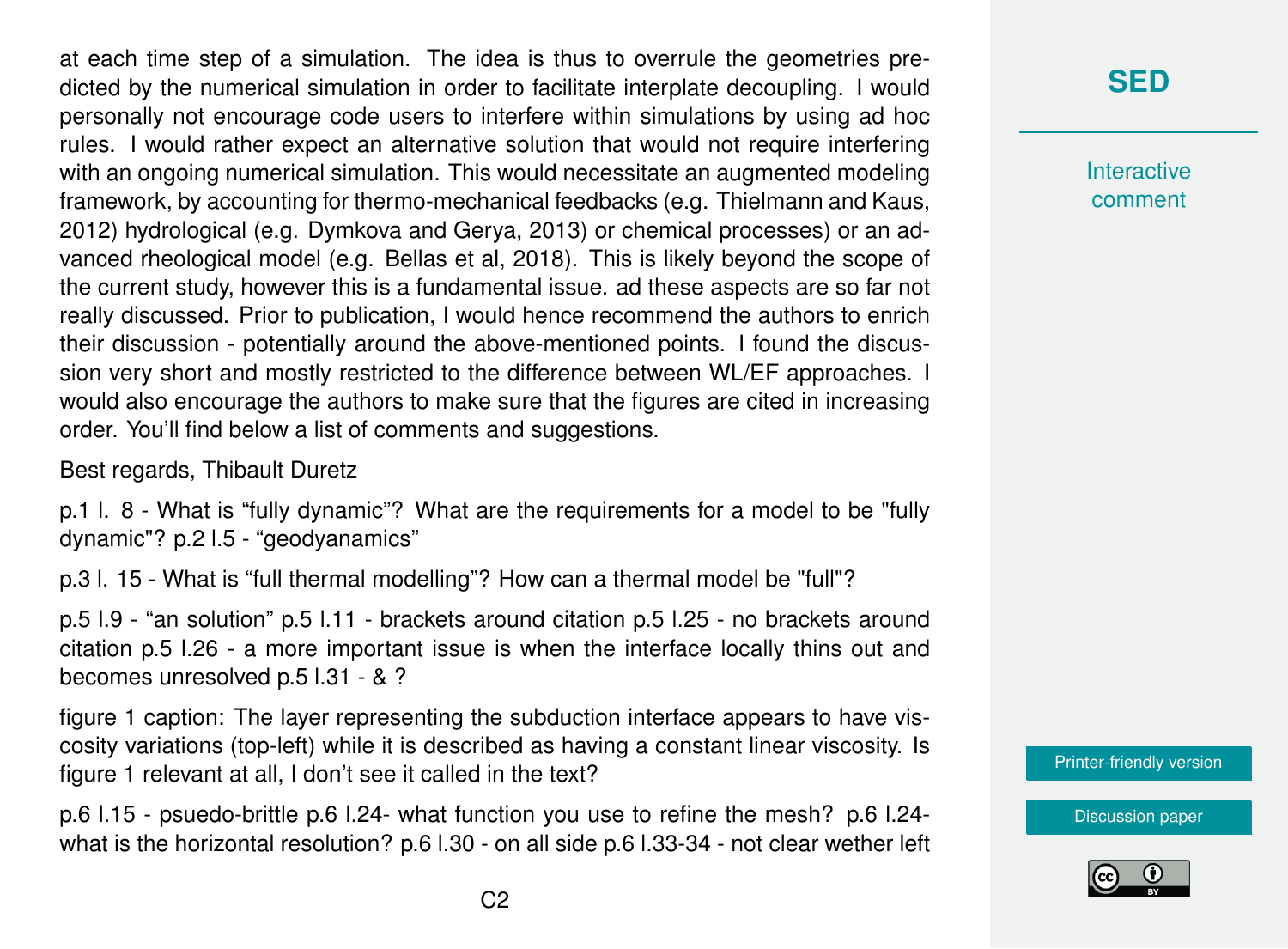and right hand side wall are treated similarly.

figure 2 caption: Since you mention normal velocity to be zero at boundaries, you may also add that the tangential shear stress is zero.

p.7 l.3 - "Past studies. . ." I would add references or delete this statement. p.7 l.8 - "Throughout this study, . . ." this sentence reads weird or incomplete.

p.8 l.1 - "In this chapter" - is this part of a thesis or report? p.8 l.4 - Fig. 8 is called right after Fig. 3

From Section 4.3 and Figure 3 caption, it is not entirely clear what the principle of EL is. Do you mean that: (1) you pre-define a channel geometry that will remains constant during model evolution (2) you remap, at each timestep, material types based on their relative position of the particles with regard to the channel? If yes, please state it clearly.

p.8 l.7 "In a number of previous studies. . ." Do you mean variations in space or time? No sure wether the referencing is sound.

p. 10 l. 20 "effected" p. 10 l. 21 "these feature" p. 10 from l. 25 on. Better write \$W\_{\mathrm{min}}\$ instead of \$W\_min\$. Same for 'max' and 'init' p. 10 l.30 please add a scale on this figure p. 10 l.30 "physically inconsistent" do you mean geologically irrelevant? Is this so irrelevant by the way? p 10. l.34 - how would a free surface affect this behaviour?

figure 6 caption: what are red and black dashed lines? Which model is depicted here? The model presented in Fig. 7a or 7b?

p.12 l.10 - "reduce the amount the transient adjustment" p.12 . l.16 - "One advantage of the EF approach is that it offers improved precision in determining the thickness of the subduction interface." This is confusing, I thought the EL approach was aiming at imposing this thickness. How can it help to determine a thickness when it already imposes it?

**Interactive** comment

[Printer-friendly version](https://www.solid-earth-discuss.net/se-2019-11/se-2019-11-RC1-print.pdf)

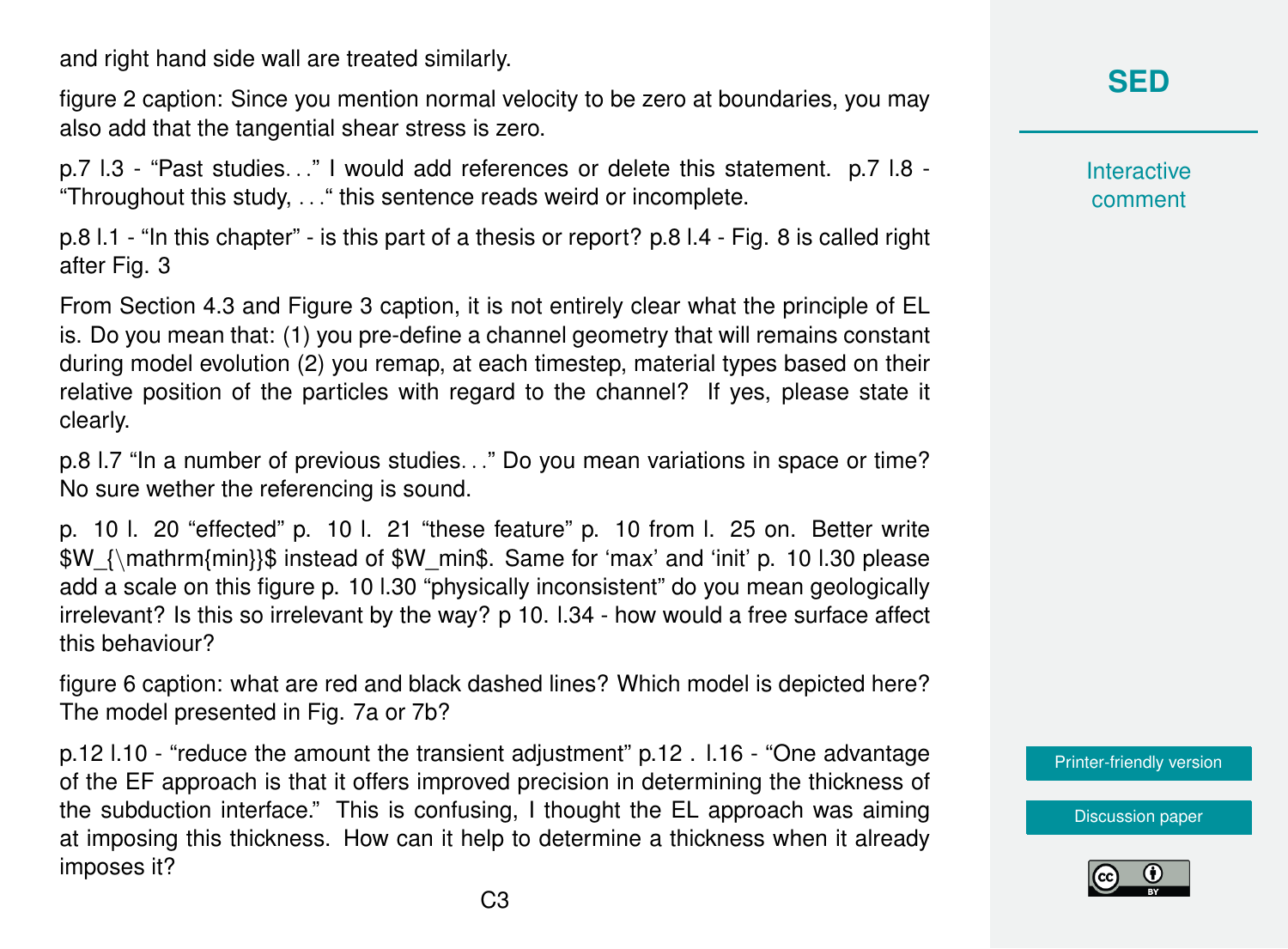p.12 l.17 - "Such precision will be important for studying highly pressure- and temperature-sensitive processes, such as metamorphism and melting near the slab top." Well, sure. This new parametrization will pre-define everything related to it. figure 7: very difficult to appreciate the dimensions, a scale is missing. What is the grey line? I think the notion of "physically-consistent subduction morphology" does not make sense.

figure 8: How is this MDD monitored? Do you measure the stress differences across the plate interface?

figure 9: do you use the same scale in x and y? figure 9 caption: "effected"

figure 10: at what time do these snapshots correspond? Do you use any particle reseeding?

figure 10 - 11: Given the fact that the mesh is not distorted, adding element edges would help the reader to realise how well the interface is resolved.

p.15 l.9 - you mentioned you ran simulations with "72, 96, 128, 160 elements". You can also include 192 elements as I understand.

p. 16 l.5 - "better" sounds very qualitative. You mean that low resolution models using a WL fails at capturing plate decoupling.

figure 13: I don't understand, why do repeated models at the resolution of 192 produce any error? If the models were repeated you should obtain the exact same results, don't you?

p. 20 l.10 - a mistake here, a mean stress is not lithostatic. It can be split into dynamic and lithostatic components.

p. 22 - Why using a lithostatic pressure field in the viscosity expression. Are obtained numerical solution of the actual pressure field not accurate enough to be used in the rheology?

**[SED](https://www.solid-earth-discuss.net/)**

**Interactive** comment

[Printer-friendly version](https://www.solid-earth-discuss.net/se-2019-11/se-2019-11-RC1-print.pdf)